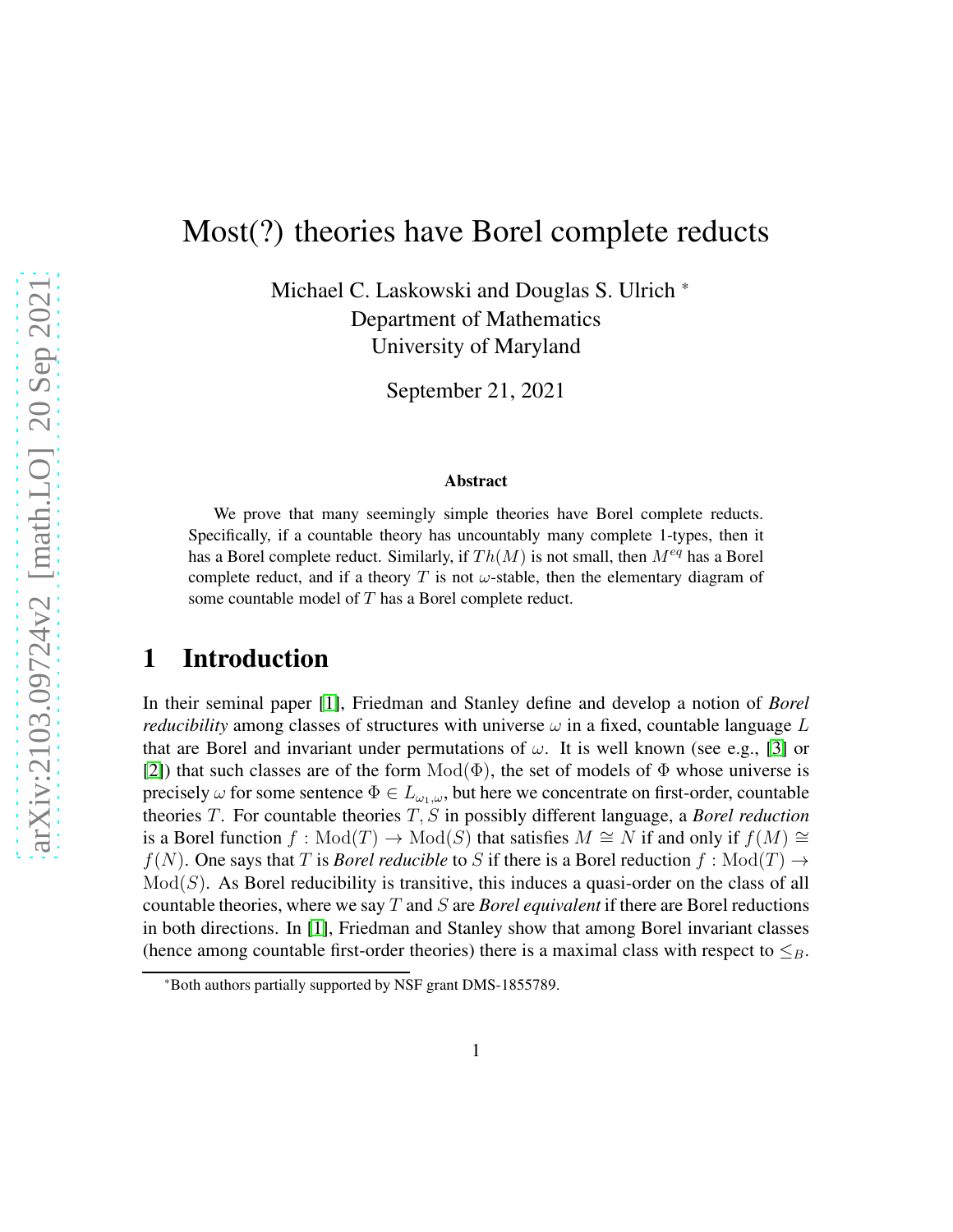We say Φ is *Borel complete* if it is in this maximal class. Examples include the theories of graphs, linear orders, groups, and fields.

The intuition is that Borel complexity of a theory  $T$  is related to the complexity of invariants that describe the isomorphism types of countable models of  $T$ . Given an  $L$ structure M, one naturally thinks of the reducts  $M_0$  of M to be 'simpler objects' hence the invariants for a reduct 'should' be no more complicated than for the original  $M$ , but we will see that this intuition is incorrect. As a paradigm, let  $T$  be the theory of 'independent unary predicates' i.e.,  $T = Th(2^{\omega}, U_n)$ , where each  $U_n$  is a unary predicate interpreted as  $U_n = \{ \eta \in 2^{\omega} : \eta(n) = 1 \}.$  The countable models of T are rather easy to describe. The isomorphism type of a model is specified by which countable, dense subset of 'branches' is realized, and how many elements realize each of those branches. However, with Theo-rem [3.2,](#page-6-0) we will see that  $T$  has a Borel complete reduct.

To be precise about reducts, we have the following definition.

**Definition 1.1.** Given an L-structure M, a *reduct*  $M'$  of M is an L'-structure with the same universe as M, and for which the interpretation every atomic L'-formula  $\alpha(x_1, \ldots, x_k)$  is an *L*-definable subset of  $M^k$  (without parameters). An *L'*-theory  $T'$  is a *reduct of an L*-theory T if  $T' = Th(M')$  for some reduct M' of some model M of T.

In the above definition, it would be equivalent to require that the interpretation in  $M'$ of every L'-formula  $\theta(x_1, \ldots, x_k)$  is a 0-definable subset of  $M^k$ .

### 2 An engine for Borel completeness results

This section is devoted to proving Borel completeness for a specific family of theories. All of the theories  $T_h$ , are in the same language  $L = \{E_n : n \in \omega\}$  and are indexed by strictly increasing functions  $h : \omega \to \omega \setminus \{0\}$ . For a specific choice of h, the theory  $T_h$  asserts that

- Each  $E_n$  is an equivalence relation with exactly  $h(n)$  classes; and
- The  $E_n$ 's cross-cut, i.e., for all nonempty, finite  $F \subseteq \omega$ ,  $E_F(x, y) := \bigwedge_{n \in F} E_n(x, y)$ is an equivalence relation with precisely  $\Pi_{n \in F} h(n)$  classes.

It is well known that each of these theories  $T<sub>h</sub>$  is complete and admits elimination of quantifiers. Thus, in any model of  $T<sub>h</sub>$ , there is a unique 1-type. However, the strong type structure is complicated.<sup>[1](#page-1-0)</sup> So much so, that the whole of this section is devoted to the proof of:

<span id="page-1-0"></span><sup>&</sup>lt;sup>1</sup>Recall that in any structure M, two elements a, b have the same *strong type*,  $\text{stp}(a) = \text{stp}(b)$ , if  $M \models$  $E(a, b)$  for every 0-definable equivalence relation. Because of the quantifier elimination, in any model  $M \models T_h, \text{stp}(a) = \text{stp}(b)$  if and only if  $M \models E_n(a, b)$  for every  $n \in \omega$ .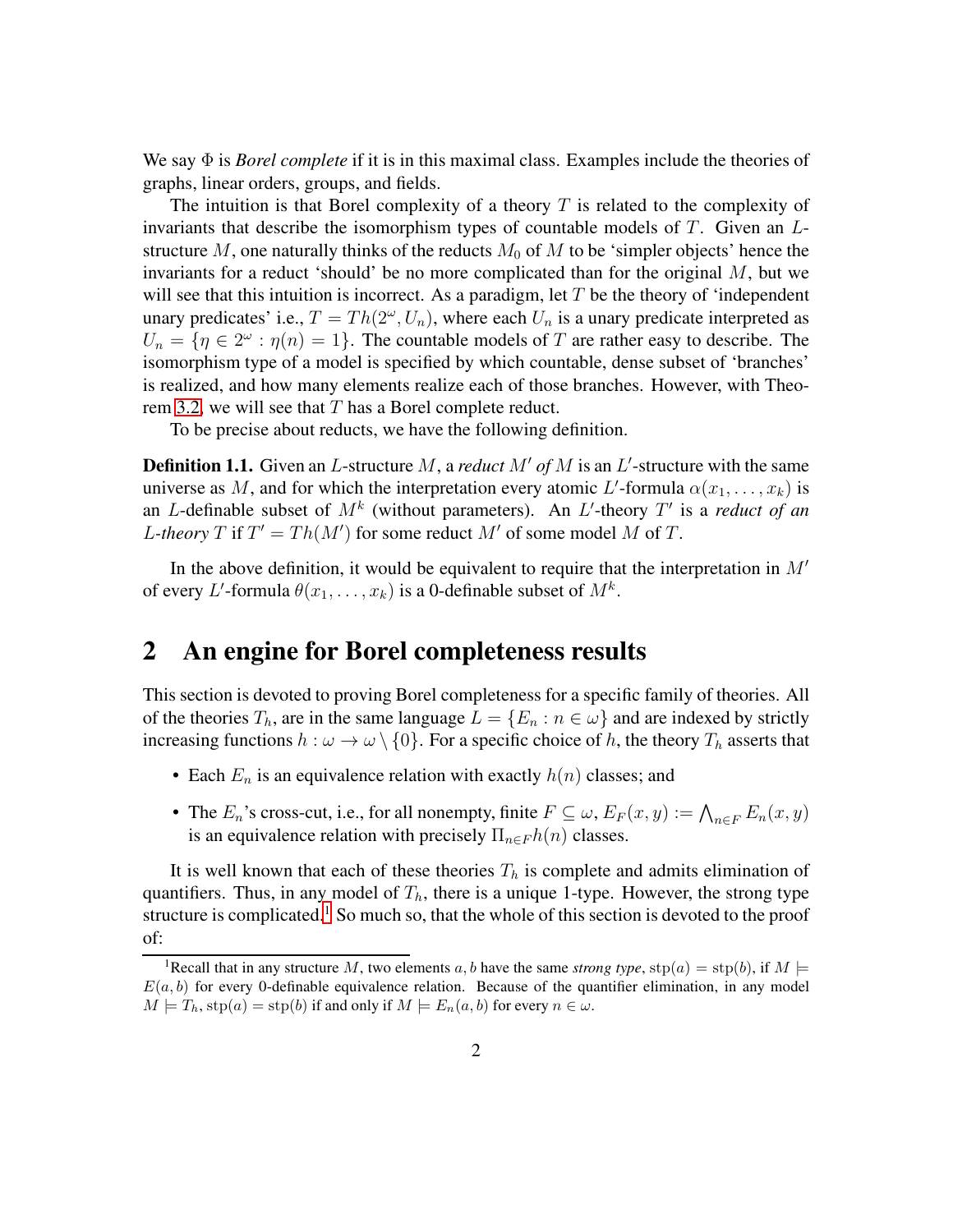<span id="page-2-3"></span>**Theorem 2.1.** *For any strictly increasing*  $h : \omega \to \omega \setminus \{0\}$ ,  $T_h$  *is Borel complete.* 

*Proof.* Fix a strictly increasing function  $h : \omega \to \omega \setminus \{0\}$ . We begin by describing representatives  $\beta$  of the strong types and a group G that acts faithfully and transitively on B. As notation, for each n, let  $[h(n)]$  denote the  $h(n)$ -element set  $\{1, \ldots, h(n)\}$  and let  $Sym([h(n])$  be the (finite) group of permutations of  $[h(n)]$ . Let

$$
\mathcal{B} = \{ f : \omega \to \omega : f(n) \in [h(n)] \text{ for all } n \in \omega \}
$$

and let  $G = \prod_{n \in \omega} Sym([h(n)])$  be the direct product. As notation, for each  $n \in \omega$ , let  $\pi_n$ :  $G \to Sym([h(n)])$  be the natural projection map. Note that G acts coordinate-wise on B by: For  $g \in G$  and  $f \in \mathcal{B}$ ,  $g \cdot f$  is the element of B satisfying  $g \cdot f(n) = \pi_n(g)(f(n))$ .

Define an equivalence relation  $\sim$  on B by:

$$
f \sim f'
$$
 if and only if  $\{n \in \omega : f(n) \neq f'(n)\}$  is finite.

For  $f \in \mathcal{B}$ , let  $[f]$  denote the ∼-class of f and, abusing notation somewhat, for  $W \subseteq \mathcal{B}$ 

$$
[W] := \bigcup \{ [f] : f \in W \}.
$$

Observe that for every  $g \in G$ , the permutation of B induced by the action of g maps  $\sim$ -classes onto  $\sim$ -classes, i.e., G also acts transitively on  $\mathcal{B}/\sim$ .

We first identify a countable family of ∼-classes that are 'sufficiently indiscernible'. Our first lemma is where we use the fact that the function h defining  $T_h$  is strictly increasing.

<span id="page-2-0"></span>**Lemma 2.2.** *There is a countable set*  $Y = \{f_i : i \in \omega\} \subseteq B$  *such that whenever*  $i \neq j$ *,*  ${n \in \omega : f_i(n) = f_i(n)}$  *is finite.* 

*Proof.* We recursively construct Y in  $\omega$  steps. Suppose  $\{f_i : i < k\}$  have been chosen. Choose an integer N large enough so that  $h(N) > k$  (hence  $h(n) > k$  for all  $n > N$ ). Now, construct  $f_k \in \mathcal{B}$  to satisfy  $f_k(n) \neq f_i(n)$  for all  $n \geq N$  and all  $i < k$ . П

*Fix an enumeration*  $\langle f_i : i \in \omega \rangle$  *of* Y *for the whole of the argument.* The 'indiscernibility' of Y alluded to above is formalized by the following definition and lemma.

<span id="page-2-2"></span>**Definition 2.3.** Given a permutation  $\sigma \in Sym(\omega)$ , a group element  $q \in G$  *respects*  $\sigma$  if  $g \cdot [f_i] = [f_{\sigma(i)}]$  for every  $i \in \omega$ .

<span id="page-2-1"></span>**Lemma 2.4.** *For every permutation*  $\sigma \in Sym(\omega)$ *, there is some*  $g \in G$  *respecting*  $\sigma$ *.*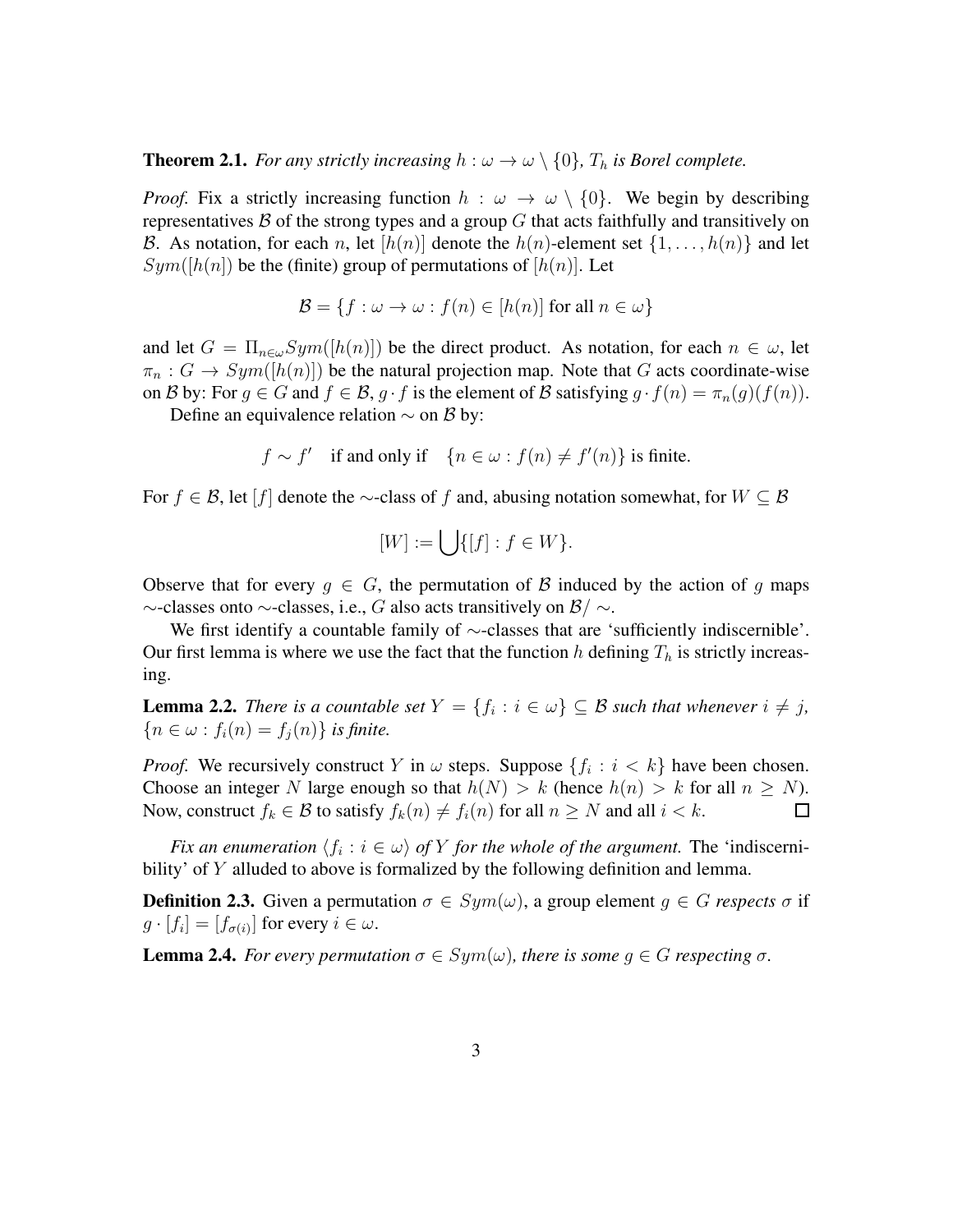*Proof.* Note that since h is increasing,  $h(n) \geq n$  for every  $n \in \omega$ . Fix a permutation  $\sigma \in$  $Sym(\omega)$  and we will define some  $g \in G$  respecting  $\sigma$  coordinate-wise. Using Lemma [2.2,](#page-2-0) choose a sequence

$$
0 = N_0 \ll N_1 \ll N_2 \ll \dots
$$

of integers such that for all  $i \in \omega$ , both  $f_i(n) \neq f_j(n)$  and  $f_{\sigma(i)}(n) \neq f_{\sigma(j)}(n)$  hold for all  $n > N_i$  and all  $j < i$ .

Since  $\{N_i\}$  are increasing, it follows that for each  $i \in \omega$  and all  $n \geq N_i$ , the subsets  ${f_j(n) : j \leq i}$  and  ${f_{\sigma(j)}(n) : j \leq i}$  of  $[h(n)]$  each have precisely  $(i + 1)$  elements. Thus, for each  $i < \omega$  and for each  $n \geq N_i$ , there is a permutation  $\delta_n \in Sym([h(n)])$ satisfying

$$
\bigwedge_{j\leq i}\delta_n(f_j(n))=f_{\sigma(j)}(n)
$$

[Simply begin defining  $\delta_n$  to meet these constraints, and then complete  $\delta_n$  to a permutation of  $[h(n)]$  arbitrarily.] Using this, define  $g := \langle \delta_n : n \in \omega \rangle$ , where each  $\delta_n \in Sym([h(n)])$ is constructed as above. To see that g respects  $\sigma$ , note that for every  $i \in \omega$ ,  $(g \cdot f_i)(n) =$  $f_{\sigma(i)}(n)$  for all  $n \geq N_i$ , so  $(g \cdot f_i) \sim f_{\sigma(i)}$ .  $\Box$ 

**Definition 2.5.** For distinct integers  $i \neq j$ , let  $d_{i,j} \in \mathcal{B}$  be defined by:

$$
d_{i,j}(n) := \begin{cases} f_i(n) & \text{if } n \text{ even;} \\ f_j(n) & \text{if } n \text{ odd.} \end{cases}
$$

Let  $Z := \{d_{i,j} : i \neq j\}.$ 

Note that  $d_{i,j} \nless f_k$  for all distinct  $i, j$  and all  $k \in \omega$ , hence  $\{[f_i] : i \in \omega\}$  and  $\{[d_{i,j} ] : i \neq j\}$  are disjoint.

<span id="page-3-0"></span>**Lemma 2.6.** For all  $\sigma \in Sym(\omega)$ , if  $g \in G$  respects  $\sigma$ , then  $g \cdot [d_{i,j}] = [d_{\sigma(i),\sigma(j)}]$  for all  $i \neq j$ .

*Proof.* Choose  $\sigma \in Sym(\omega)$ , g respecting  $\sigma$ , and  $i \neq j$ . Choose N such that  $(g \cdot [f_i])(n) =$  $[f_{\sigma(i)}](n)$  and  $(g \cdot [f_j])(n) = [f_{\sigma(j)}](n)$  for every  $n \geq N$ . Since  $d_{i,j}(n) = f_i(n)$  for  $n \geq N$ even,

$$
(g \cdot d_{i,j})(n) = \pi_n(g)(d_{i,j}(n)) = \pi_n(g)(f_i(n)) = (g \cdot f_i)(n) = f_{\sigma(i)}(n)
$$

 $\Box$ 

Dually,  $(g \cdot d_{i,j})(n) = f_{\sigma(j)}(n)$  when  $n \ge N$  is odd, so  $(g \cdot d_{i,j}) \sim d_{\sigma(i), \sigma(j)}$ .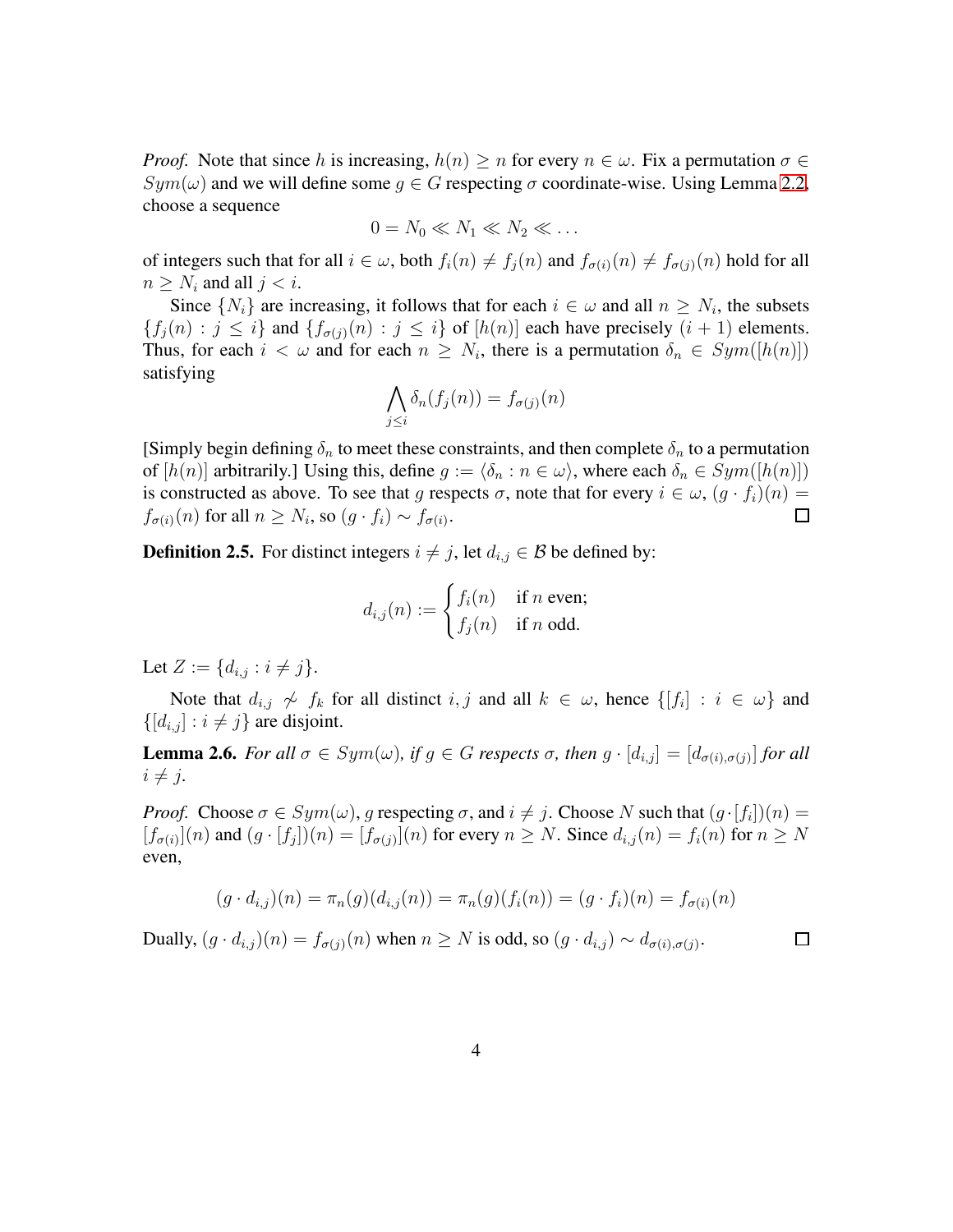With the combinatorial preliminaries out of the way, we now prove that  $T_h$  is Borel complete. We form a highly homogeneous model  $M^* \models T_h$  and thereafter, all models we consider will be countable, elementary substructures of  $M^*$ . Let  $A = \{a_f : f \in \mathcal{B}\}\$ and  $B = \{b_f : f \in \mathcal{B}\}\$ be disjoint sets and let  $M^*$  be the L-structure with universe  $A \cup B$  and each  $E_n$  interpreted by the rules:

- For all  $f \in \mathcal{B}$  and  $n \in \omega$ ,  $E_n(a_f, b_f)$ ; and
- For all  $f, f' \in \mathcal{B}$  and  $n \in \omega$ ,  $E_n(a_f, a_{f'})$  iff  $f(n) = f'(n)$ .

with the other instances of  $E_n$  following by symmetry and transitivity. For any finite  $F \subseteq$  $\omega$ ,  $\{f\vert_F : f \in \mathcal{B}\}$  has exactly  $\Pi_{n \in F} h(n)$  elements, hence  $E_F(x, y) := \bigwedge_{n \in F} E_n(x, y)$  has  $\Pi_{n \in F} h(n)$  classes in  $M^*$ . Thus, the  $\{E_n : n \in \omega\}$  cross cut and  $M^* \models T_h$ .

Let  $E_{\infty}(x, y)$  denote the (type definable) equivalence relation  $\bigwedge_{n \in \omega} E_n(x, y)$ . Then, in  $M^*$ ,  $E_{\infty}$  partitions  $M^*$  into 2-element classes  $\{a_f, b_f\}$ , indexed by  $f \in \mathcal{B}$ . Note also that every  $g \in G$  induces an *L*-automorphism  $g^* \in Aut(M^*)$  by

$$
g^*(x) := \begin{cases} a_{(g \cdot f)} & \text{if } x = a_f \text{ for some } f \in \mathcal{B} \\ b_{(g \cdot f)} & \text{if } x = b_f \text{ for some } f \in \mathcal{B} \end{cases}
$$

Recall the set  $Y = \{f_i : i \in \mathcal{B}\}$  from Lemma [2.2,](#page-2-0) so  $[Y] = \{[f_i] : i \in \omega\}$ . Let  $M_0 \subseteq M^*$  be the substructure with universe  $\{a_f : f \in [Y]\}\$ . As  $T_h$  admits elimination of quantifiers and as [Y] is dense in  $\mathcal{B}, M_0 \preceq M^*$ . Moreover, every substructure M of  $M^*$  with universe containing  $M_0$  will also be an elementary substructure of  $M^*$ , hence a model of  $T_h$ .

To show that  $Mod(T_h)$  is Borel complete, we define a Borel mapping from {irreflexive graphs  $\mathcal{G} = (\omega, R)$  to  $Mod(T_h)$  as follows: Given  $\mathcal{G}$ , let  $Z(R) := \{d_{i,j} \in Z : \mathcal{G} \models$  $R(i, j)$ , so  $[Z(R)] = \bigcup \{ [d_{i,j}] : d_{i,j} \in Z(R) \}$ . Let  $M_G \preceq M^*$  be the substructure with universe

$$
M_0 \cup \{a_d, b_d : d \in [Z(R)]\}
$$

That the map  $G \mapsto M_G$  is Borel is routine, given that Y and Z are fixed throughout.

Note that in  $M_G$ , every  $E_\infty$ -class has has either one or two elements. Specifically, for each  $d \in [Z(R)]$ , the  $E_{\infty}$ -class  $[a_d]_{\infty} = \{a_d, b_d\}$ , while the  $E_{\infty}$ -class  $[a_f]_{\infty} = \{a_f\}$  for every  $f \in [Y]$ .

We must show that for any two graphs  $\mathcal{G} = (\omega, R)$  and  $\mathcal{H} = (\omega, S)$ ,  $\mathcal{G}$  and  $\mathcal{H}$  are isomorphic if and only if the L-structures  $M_G$  and  $M_H$  are isomorphic.

To verify this, first choose a graph isomorphism  $\sigma : (\omega, R) \to (\omega, S)$ . Then  $\sigma \in$  $Sym(\omega)$  and, for distinct integers  $i \neq j$ ,  $d_{i,j} \in Z(R)$  if and only if  $d_{\sigma(i),\sigma(j)} \in Z(S)$ . Apply Lemma [2.4](#page-2-1) to get  $g \in G$  respecting  $\sigma$  and let  $g^* \in Aut(M^*)$  be the *L*-automorphism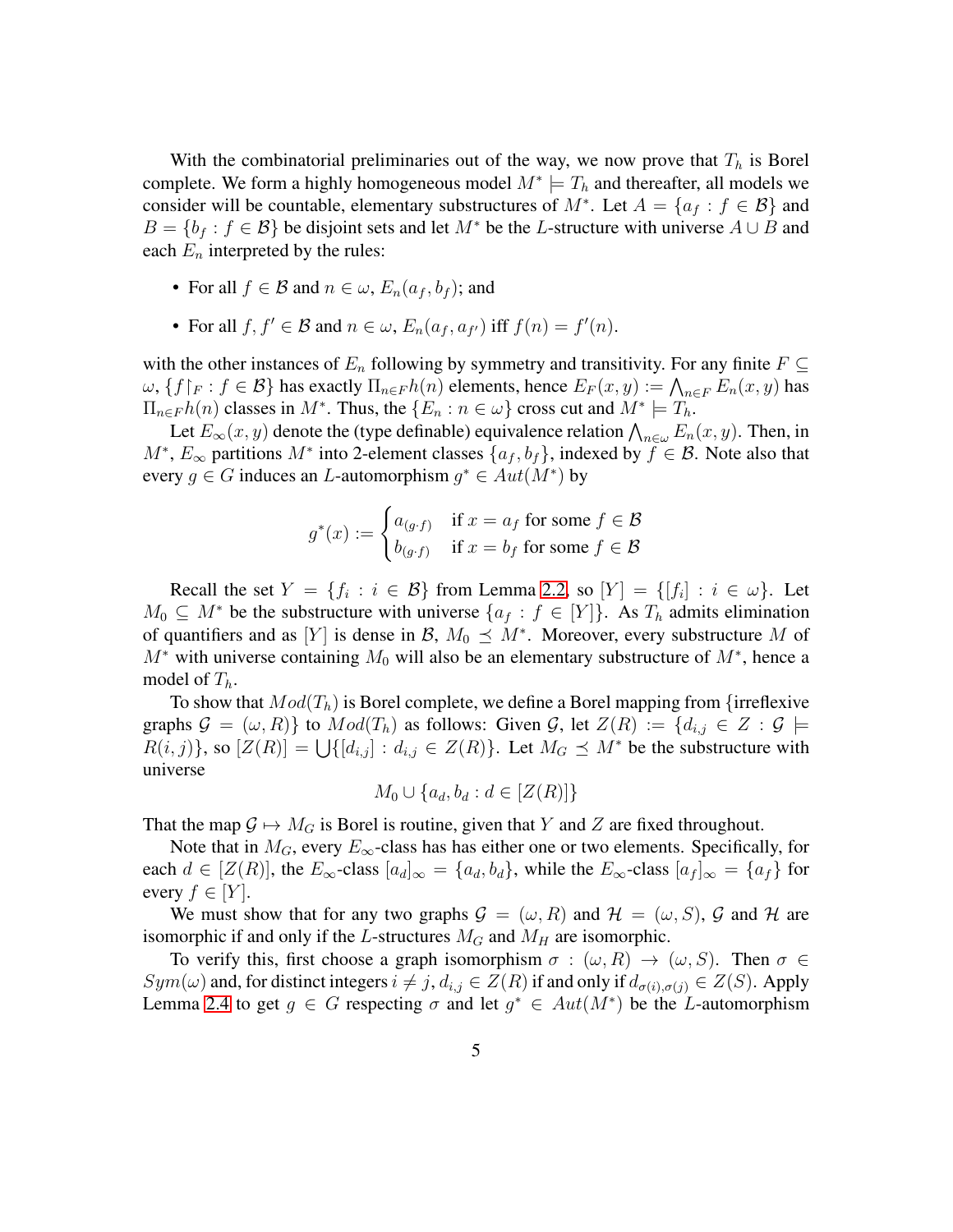induced by g. By Lemma [2.6](#page-3-0) and Definition [2.3,](#page-2-2) it is easily checked that the restriction of  $g^*$  to  $M_G$  is an *L*-isomorphism between  $M_G$  and  $M_H$ .

Conversely, assume that  $\Psi : M_G \to M_H$  is an *L*-isomorphism. Clearly,  $\Psi$  maps  $E_{\infty}$ -classes in  $M_G$  to  $E_{\infty}$ -classes in  $M_H$ . In particular,  $\Psi$  permutes the 1-element  $E_{\infty}$ classes  $\{\{a_f\} : f \in [Y]\}$  of both  $M_G$  and  $M_H$ , and maps the 2-element  $E_{\infty}$ -classes  $\{\{a_d, b_d\} : d \in [Z(R)]\}$  of  $M_G$  onto the 2-element  $E_\infty$ -classes  $\{\{a_d, b_d\} : d \in [Z(S)]\}$  of  $M_H$ . That is,  $\Psi$  induces a bijection  $F : [Y \sqcup Z(R)] \to [Y \sqcup Z(S)]$  that permutes  $[Y]$ .

As well, by the interpretations of the  $E_n$ 's, for  $f, f' \in [Y \sqcup Z(R)]$  and  $n \in \omega$ ,

$$
f(n) = f'(n)
$$
 if and only if  $F(f)(n) = F(f')(n)$ .

From this it follows that F maps  $\sim$ -classes onto  $\sim$ -classes. As F permutes [Y] and as  $[Y] = \bigcup \{ [f_i] : i \in \omega \}, F$  induces a permutation  $\sigma \in Sym(\omega)$  given by  $\sigma(i)$  is the unique  $i^* \in \omega$  such that  $F([f_i]) = [f_{i^*}].$ 

We claim that this  $\sigma$  induces a graph isomorphism between  $\mathcal{G} = (\omega, R)$  and  $\mathcal{H} =$  $(\omega, S)$ . Indeed, choose any  $(i, j) \in R$ . Thus,  $d_{i,j} \in Z(R)$ . As F is ∼-preserving, choose N large enough so that  $F(f_i)(n) = F(f_{\sigma(i)})(n)$  and  $F(f_i)(n) = F(f_{\sigma(j)})(n)$  for every  $n \geq N$ . By definition of  $d_{i,j}$ ,  $d_{i,j}(n) = f_i(n)$  for  $n \geq N$  even, so  $F(d_{i,j})(n) = F(f_i)(n) =$  $f_{\sigma(i)}(n)$  for such n. Dually, for  $n \geq N$  odd,  $F(d_{i,j})(n) = F(f_i)(n) = f_{\sigma(j)}(n)$ . Hence,  $F(d_{i,j}) \sim d_{\sigma(i),\sigma(j)} \in [Z(S)]$ . Thus,  $(\sigma(i), \sigma(j)) \in S$ . The converse direction is symmetric (i.e., use  $\Psi^{-1}$  in place of  $\Psi$  and run the same argument). □

**Remark 2.7.** If we relax the assumption that  $h : \omega \to \omega \setminus \{0\}$  is strictly increasing, there are two cases. If  $h$  is unbounded, then the proof given above can easily be modified to show that the associated  $T_h$  is also Borel complete. Conversely, with Theorem 6.2 of [\[6\]](#page-10-3) the authors prove that if  $h : \omega \to \omega \setminus \{0\}$  is bounded, then  $T_h$  is not Borel complete. The salient distinction between the two cases is that when  $h$  is bounded, the associated group G has bounded exponent. However, even in the bounded case  $T_h$  has a Borel complete reduct by Lemma [3.1](#page-5-0) below.

# 3 Applications to reducts

We begin with one easy lemma that, when considering reducts, obviates the need for the number of classes to be strictly increasing.

<span id="page-5-0"></span>**Lemma 3.1.** *Let*  $L = \{E_n : n \in \omega\}$  *and let*  $f : \omega \to \omega \setminus \{0, 1\}$  *be any function. Then every model* M of  $T_f$ , the complete theory asserting that each  $E_n$  is an equivalence relation with  $f(n)$  *classes, and that the*  ${E_n}$  *cross-cut, has a Borel complete reduct.*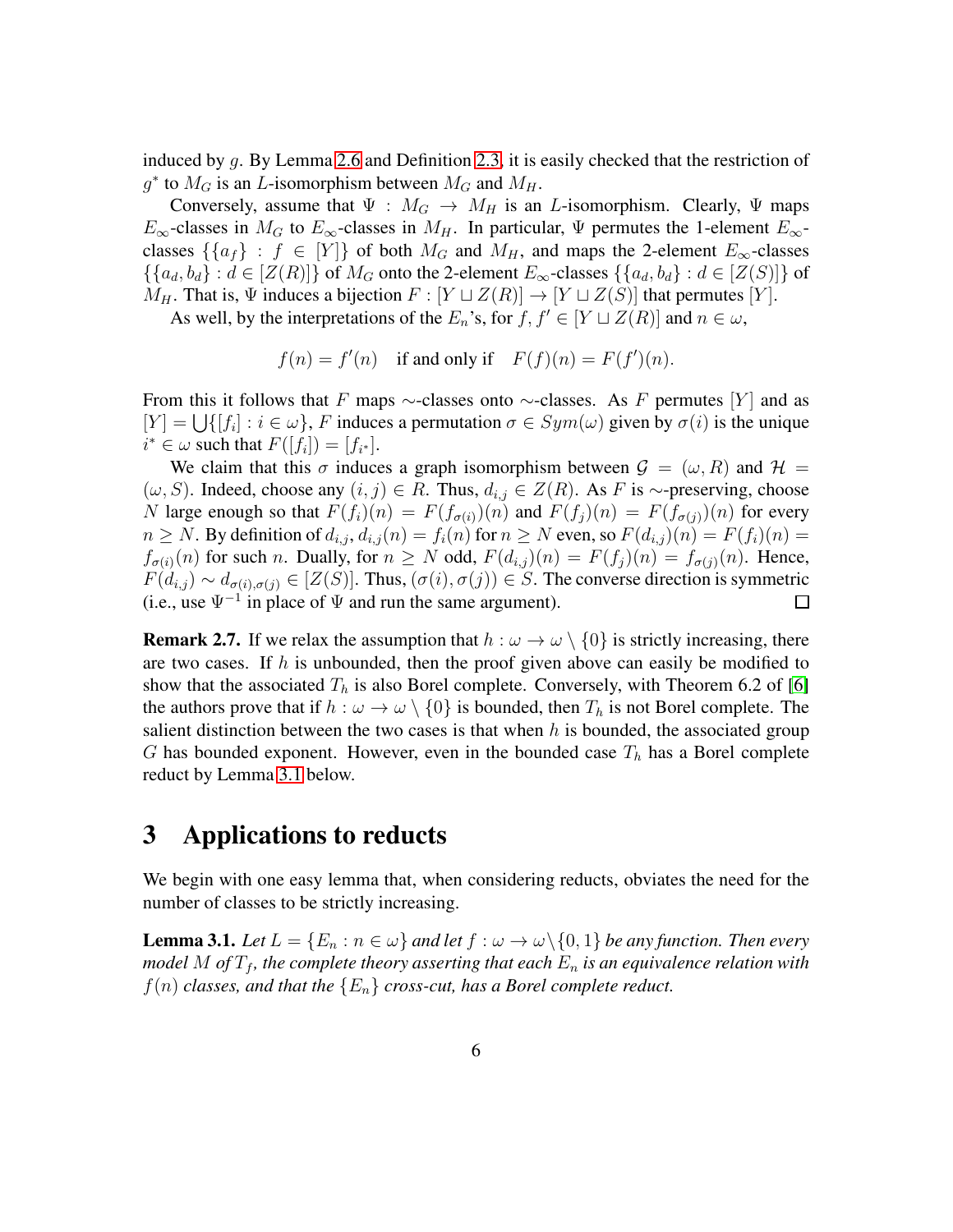*Proof.* Given any function  $f : \omega \to \omega \setminus \{0, 1\}$ , choose a partition  $\omega = \bigsqcup \{F_n : n \in \omega\}$ into non-empty finite sets for which  $\Pi_{k \in F_n} f(k) < \Pi_{k \in F_m} f(k)$  whenever  $n < m < \omega$ . For each n, let  $h(n) := \prod_{k \in F_n} f(k)$  and let  $E_n^*(x, y) := \bigwedge_{k \in F_n} E_k(x, y)$ . Then, as h is strictly increasing and  $\{E_n^*\}$  is a cross-cutting set of equivalence relations with each  $E_n^*$  having  $h(n)$  classes.

Now let  $M \models T_f$  be arbitrary and let  $L' = \{E_n^* : n \in \omega\}$ . As each  $E_n^*$  described above is 0-definable in M, there is an  $L'$ -reduct  $M'$  of M. It follows from Theorem [2.1](#page-2-3) that  $T' = Th(M')$  is Borel complete, so  $T_f$  has a Borel complete reduct.  $\Box$ 

<span id="page-6-0"></span>Theorem 3.2. *Suppose* T *is a complete theory in a countable language with uncountably many 1-types. Then every model* M *of* T *has a Borel complete reduct.*

*Proof.* Let  $M \models T$  be arbitrary. As usual, by the Cantor-Bendixon analysis of the compact, Hausdorff Stone space  $S_1(T)$  of complete 1-types, choose a set  $\{\varphi_\eta(x): \eta \in 2^{<\omega}\}$  of 0-definable formulas, indexed by the tree  $(2<sup>{\omega}</sup>$ ,  $\leq)$  ordered by initial segment, satisfying:

- 1.  $M \models \exists x \varphi_{\eta}(x)$  for each  $\eta \in 2^{<\omega}$ ;
- 2. For  $\nu \leq \eta$ ,  $M \models \forall x (\varphi_n(x) \to \varphi_\nu(x));$
- 3. For each  $n \in \omega$ ,  $\{\varphi_n(x) : \eta \in 2^n\}$  are pairwise contradictory.

By increasing these formulas slightly, we can additionally require

4. For each  $n \in \omega$ ,  $M \models \forall x (\bigvee_{\eta \in 2^n} \varphi_{\eta}(x))$ .

Given such a tree of formulas, for each  $n \in \omega$ , define

$$
\delta_n^0(x) := \bigwedge_{\eta \in 2^n} [\varphi_\eta(x) \to \varphi_{\eta \cap 0}(x)] \quad \text{and} \quad \delta_n^1(x) := \bigwedge_{\eta \in 2^n} [\varphi_\eta(x) \to \varphi_{\eta \cap 1}(x)]
$$

Because of (4) above,  $M \models \forall x (\delta_n^0(x) \lor \delta_n^1(x))$  for each n. Also, for each n, let

$$
E_n(x, y) := [\delta_n^0(x) \leftrightarrow \delta_n^0(y)]
$$

From the above, each  $E_n$  is a 0-definable equivalence relation with precisely two classes.

**Claim.** The equivalence relations  $\{E_n : n \in \omega\}$  are cross-cutting.

*Proof.* It suffices to prove that for every  $m > 0$ , the equivalence relation  $E_m^*(x, y) :=$  $\bigwedge_{n \le m} E_n(x, y)$  has  $2^m$  classes. So fix m and choose a subset  $A_m = \{a_n : n \in 2^m\} \subseteq M$ forming a set of representatives for the formulas  $\{\varphi_{\eta}(x) : \eta \in 2^{m}\}\$ . It suffices to show that  $M \models \neg E_m^*(a_\eta, a_\nu)$  whenever  $\eta \neq \nu$  are from  $2^m$ . But this is clear. Fix distinct  $\eta \neq \nu$  and choose any  $k < m$  such that  $\eta(k) \neq \nu(k)$ . Then  $M \models \neg E_k(a_n, a_\nu)$ , hence  $M \models \neg E_m^*(a_\eta, a_\nu).$  $\Box$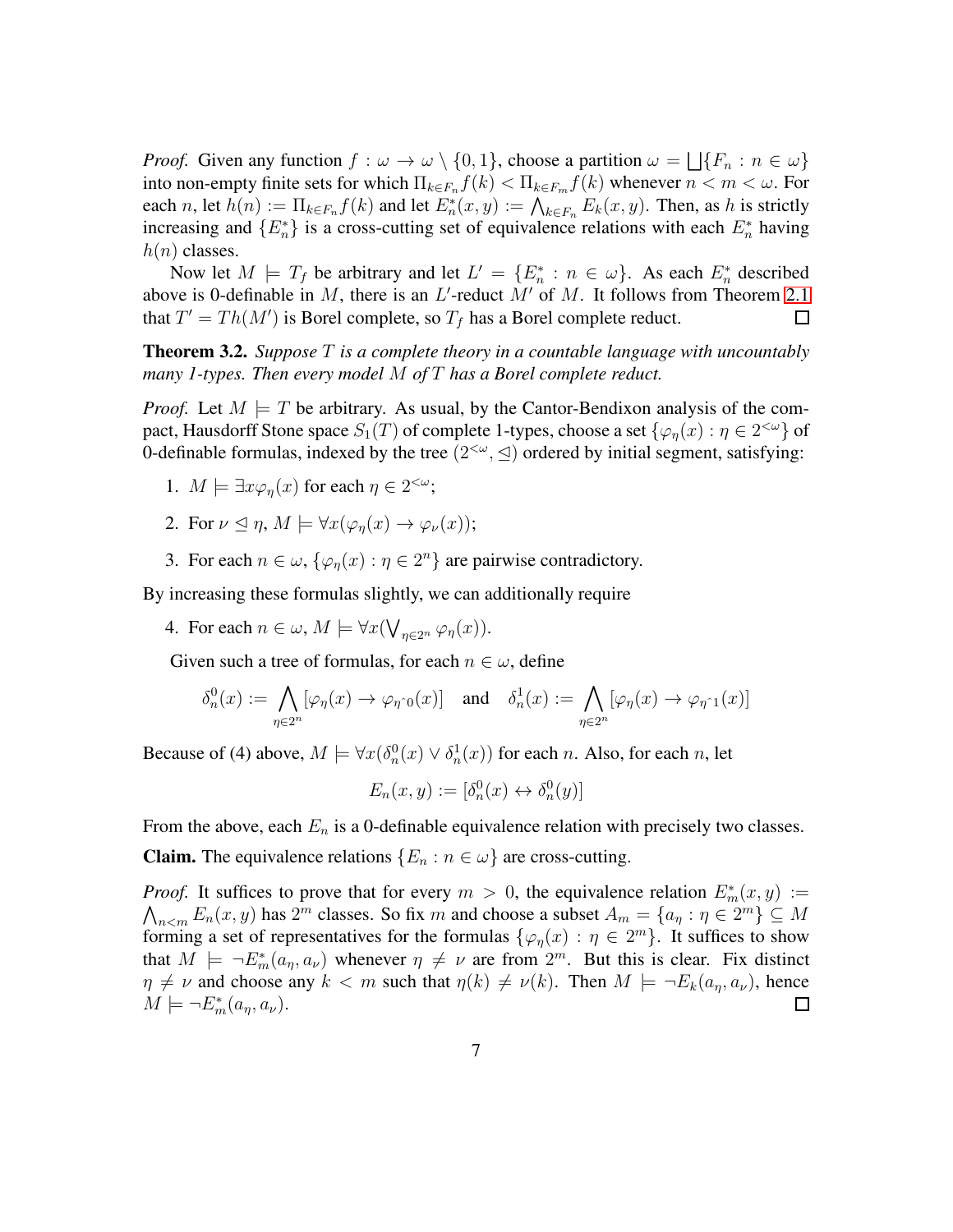Thus, taking the 0-definable relations  $\{E_n\}$ , M has a reduct that is a model of  $T_f$ (where  $f$  is the constant function 2). As reducts of reducts are reducts, it follows from Lemma [3.1](#page-5-0) and Theorem [2.1](#page-2-3) that M has a Borel complete reduct.  $\Box$ 

We highlight how unexpected Theorem [3.2](#page-6-0) is with two examples. First, the theory of 'Independent unary predicates' mentioned in the Introduction has a Borel complete reduct.

Next, we explore the assumption that a countable, complete theory  $T$  is not small, i.e., for some k there are uncountably many k-types. We conjecture that some model of  $T$ has a Borel complete reduct. If  $k = 1$ , then by Theorem [3.2,](#page-6-0) every model of T has a Borel complete reduct. If  $k > 1$  is least, then it is easily seen that there is some complete  $(k-1)$  type  $p(x_1, \ldots, x_{k-1})$  with uncountably many complete  $q(x_1, \ldots, x_k)$  extending p. Thus, if M is any model of T realizing p, say by  $\bar{a} = (a_1, \ldots, a_{k-1})$ , the expansion  $(M, a_1, \ldots, a_{k-1})$  has a Borel complete reduct, also by Theorem [3.2.](#page-6-0) Similarly, we have the following result.

Corollary 3.3. *Suppose* T *is a complete theory in a countable language that is not small. Then for any model M of T, M<sup>eq</sup> has a Borel complete reduct.* 

*Proof.* Let M be any model of T and choose  $k$  least such that T has uncountably many complete k-types consistent with it. In the language  $L^{eq}$ , there is a sort  $U_k$  and a definable bijection  $f : M^k \to U_k$ . Hence  $Th(M^{eq})$  has uncountably many 1-types consistent with it, each extending  $U_k$ . Thus,  $M^{eq}$  has a Borel complete reduct by Theorem [3.2.](#page-6-0)  $\Box$ 

Finally, recall that a countable, complete theory is not  $\omega$ -stable if, for some countable model M of T, the Stone space  $S_1(M)$  is uncountable. From this, we immediately obtain our final corollary.

**Corollary 3.4.** If a countable, complete  $T$  is not  $\omega$ -stable, then for some countable model M of T, the elementary diagram of M in the language  $L(M) = L \cup \{c_m : m \in M\}$  has *a Borel complete reduct.*

*Proof.* Choose a countable M so that  $S_1(M)$  is uncountable. Then, in the language  $L(M)$ , the theory of the expanded structure  $M_M$  in the language  $L(M)$  has uncountably many 1types, hence it has a Borel complete reduct by Theorem [3.2.](#page-6-0)  $\Box$ 

The results above are by no means characterizations. Indeed, there are many Borel complete  $\omega$ -stable theories. In [\[5\]](#page-10-4), the first author and Shelah prove that any  $\omega$ -stable theory that has eni-DOP or is eni-deep is not only Borel complete, but also  $\lambda$ -Borel complete for all  $\lambda$ .<sup>[2](#page-7-0)</sup> As well, there are  $\omega$ -stable theories with only countably many countable models

<span id="page-7-0"></span><sup>&</sup>lt;sup>2</sup>Definitions of eni-DOP and eni-deep are given in Definitions 2.3 and 6.2, respectively, of [\[5\]](#page-10-4), and the definition of  $\lambda$ -Borel complete is recalled in Section [4](#page-9-0) of this paper.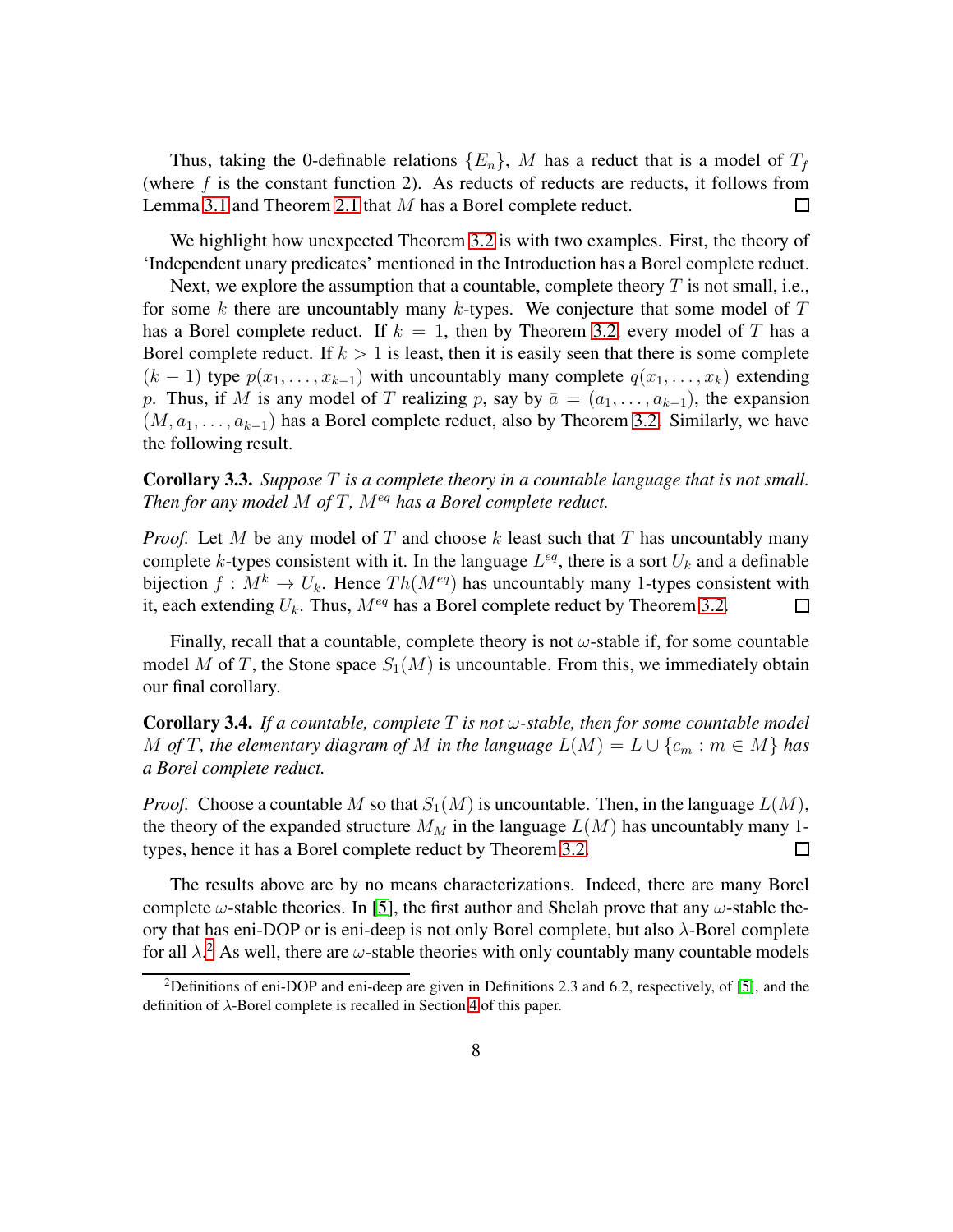that have Borel complete reducts. To illustrate this, we introduce three interrelated theories. The first,  $T_0$  in the language  $L_0 = \{U, V, W, R\}$  is the paradigmatic DOP theory.  $T_0$ asserts that:

- $U, V, W$  partition the universe;
- $R \subseteq U \times V \times W$ ;
- $T_0 \models \forall x \forall y \exists^\infty z R(x, y, z)$ ; [more formally, for each  $n, T_0 \models \forall x \forall y \exists^{\geq n} z R(x, y, z)$ ];
- $T_0 \models \forall x \forall x' \forall y \forall y' \forall z [R(x, y, z) \land R(x', y', z) \rightarrow (x = x' \land y = y')].$

 $T_0$  is both  $\omega$ -stable and  $\omega$ -categorical and its unique countable model is rather tame. The complexity of  $T_0$  is only witnessed with uncountable models, where one can code arbitrary bipartite graphs in an uncountable model  $M$  by choosing the cardinalities of the sets  $R(a, b, M)$  among  $(a, b) \in U \times V$  to be either  $\aleph_0$  or  $|M|$ .

To get bad behavior of countable models, we expand  $T_0$  to an  $L = L_0 \cup \{f_n : n \in \omega\}$ theory  $T \supseteq T_0$  that additionally asserts:

- Each  $f_n: U \times V \to W$ ;
- $\forall x \forall y R(x, y, f_n(x, y))$  for each *n*; and
- for distinct  $n \neq m$ ,  $\forall x \forall y (f_n(x, y) \neq f_m(x, y)).$

This T is  $\omega$ -stable with eni-DOP and hence is Borel complete by Theorem 4.12 of [\[5\]](#page-10-4).

However, T has an expansion  $T^*$  in a language  $L^* := L \cup \{c, d, g, h\}$  whose models are much better behaved. Let  $T^*$  additionally assert:

- $U(c) \wedge V(d)$ ;
- $q: U \to V$  is a bijection with  $q(c) = d$ ;
- Letting  $W^* := \{z : R(c, d, z)\}, h : U \times V \times W^* \to W$  is an injective map that is the identity on  $W^*$  and, for each  $(x, y) \in U \times V$ , maps  $W^*$  onto  $\{z \in W : R(x, y, z)\};$ and moreover
- h commutes with each  $f_n$ , i.e.,  $\forall x \forall y (h(x, y, f_n(c, d)) = f_n(x, y))$ .

Then  $T^*$  is  $\omega$ -stable and two-dimensional (the dimensions being |U| and  $|W^* \setminus \{f_n(c, d) :$  $n \in \omega$ }), hence  $T^*$  has only countably many countable models. However,  $T^*$  visibly has a Borel complete reduct, namely T.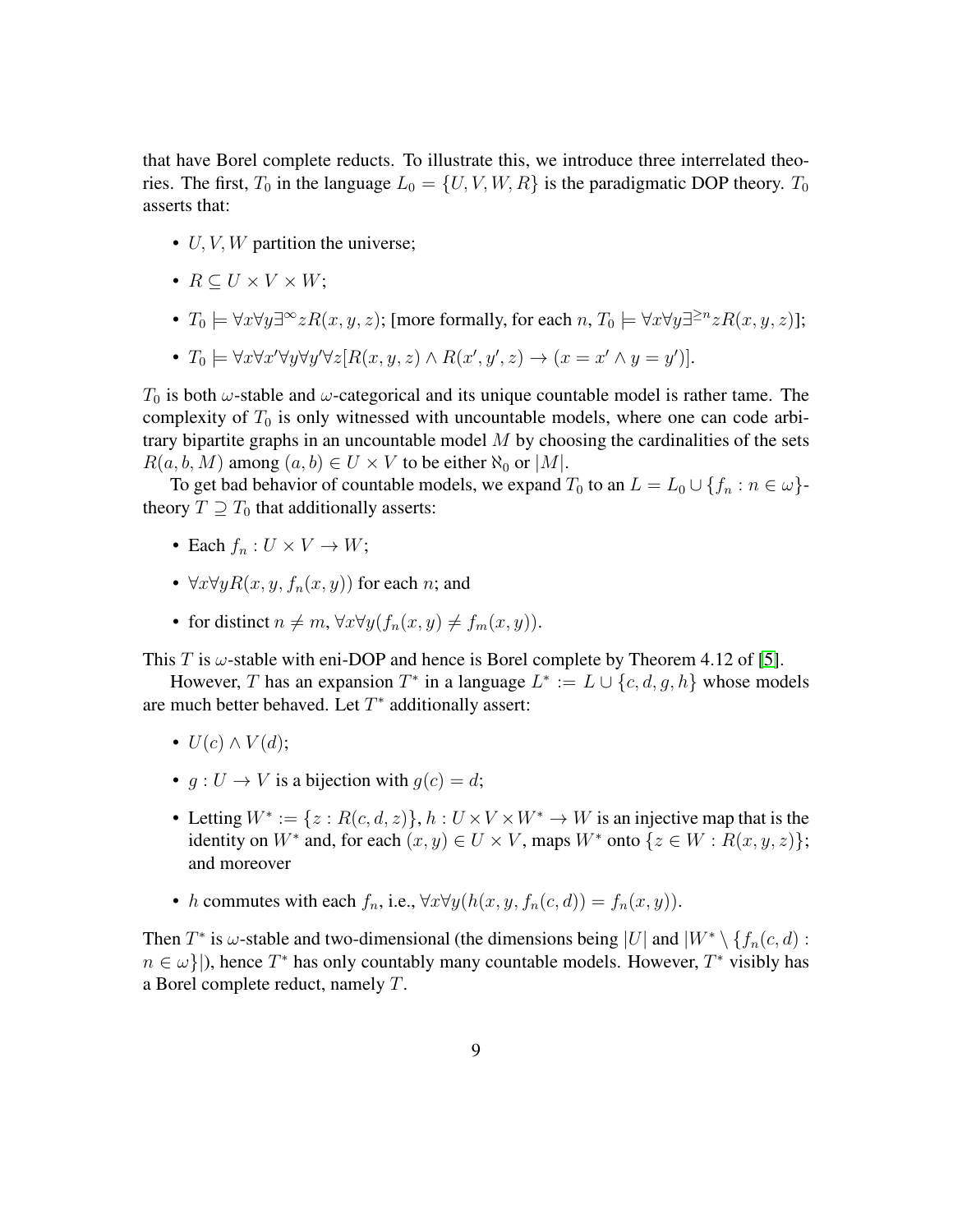#### <span id="page-9-0"></span>4 Observations about the theories  $T_h$

In addition to their utility in proving Borel complete reducts, the theories  $T_h$  in Section 2 illustrate some novel behaviors. First off, model theoretically, these theories are extremely simple. More precisely, each theory  $T<sub>h</sub>$  is weakly minimal with the geometry of every strong type trivial (such theories are known as mutually algebraic in [\[4\]](#page-10-5)).

Additionally, the theories  $T<sub>h</sub>$  are the simplest known examples of theories that are Borel complete, but not  $\lambda$ -Borel complete for all cardinals  $\lambda$ . For  $\lambda$  any infinite cardinal,  $\lambda$ -Borel completeness was introduced in [\[5\]](#page-10-4). Instead of looking at L-structures with universe  $\omega$ , we consider  $X_L^{\lambda}$ , the set of L-structures with universe  $\lambda$ . We topologize  $X_L^{\lambda}$  analogously; namely a basis consists of all sets

$$
U_{\varphi(\alpha_1,\ldots,\alpha_n)} := \{ M \in X_L^{\lambda} : M \models \varphi(\alpha_1,\ldots,\alpha_n) \}
$$

for all L-formulas  $\varphi(x_1,\ldots,x_n)$  and all  $(\alpha_1,\ldots,\alpha_n) \in \lambda^n$ . Define a subset of  $X_L^{\lambda}$  to be  $\lambda$ -*Borel* if it is is the smallest  $\lambda^+$ -algebra containing the basic open sets, and call a function  $f: X_{L_1}^{\lambda} \to X_{L_2}^{\lambda}$  to be  $\lambda$ -*Borel* if the inverse image of every basic open set is  $\lambda$ -Borel. For T, S theories in languages  $L_1, L_2$ , respectively we say that  $Mod_{\lambda}(T)$  is  $\lambda$ -Borel reducible to  $Mod_{\lambda}(S)$  if there is a  $\lambda$ -Borel  $f: Mod_{\lambda}(T) \to Mod_{\lambda}(S)$  preserving back-and-forth equivalence in both directions (i.e.,  $M \equiv_{\infty,\omega} N \Leftrightarrow f(M) \equiv_{\infty,\omega} f(N)$ ).

As back-and-forth equivalence is the same as isomorphism for countable structures,  $\lambda$ -Borel reducibility when  $\lambda = \omega$  is identical to Borel reducibility. As before, for any infinite  $\lambda$ , there is a maximal class under  $\lambda$ -Borel reducibility, and we say a theory is  $\lambda$ -*Borel complete* if it is in this maximal class. All of the 'classical' Borel complete theories, e.g., graphs, linear orders, groups, and fields, are  $\lambda$ -Borel complete for all  $\lambda$ . However, the theories  $T_h$  are not.

**Lemma 4.1.** *If* T is mutually algebraic in a countable language, then there are at most  $\mathbb{Z}_2$ *pairwise*  $\equiv_{\infty,\omega}$ -inequivalent models (of any size).

*Proof.* We show that every model M has an  $(\infty, \omega)$ -elementary substructure of size  $2^{\aleph_0}$ , which suffices. So, fix M and choose an arbitrary countable  $M_0 \preceq M$ . By Propositon 4.4 of [\[4\]](#page-10-5),  $M \setminus M_0$  can be decomposed into countable components, and any permutation of isomorphic components induces an automorphism of M fixing  $M_0$  pointwise. As there are at most  $2^{\aleph_0}$  non-isomorphic components over  $M_0$ , choose a substructure  $N \subseteq M$ containing  $M_0$  and, for each isomorphism type of a component, N contains either all of copies in M (if there are only finitely many) or else precisely  $\aleph_0$  copies if M contains infinitely many copies. It is easily checked that  $N \preceq_{\infty,\omega} M$ . □

Corollary 4.2. *No mutually algebraic theory* T *in a countable language is* λ*-Borel complete for*  $\lambda \geq \mathbb{Z}_2$ *. In particular,*  $T_h$  *is Borel complete, but not*  $\lambda$ *-Borel complete for large* λ*.*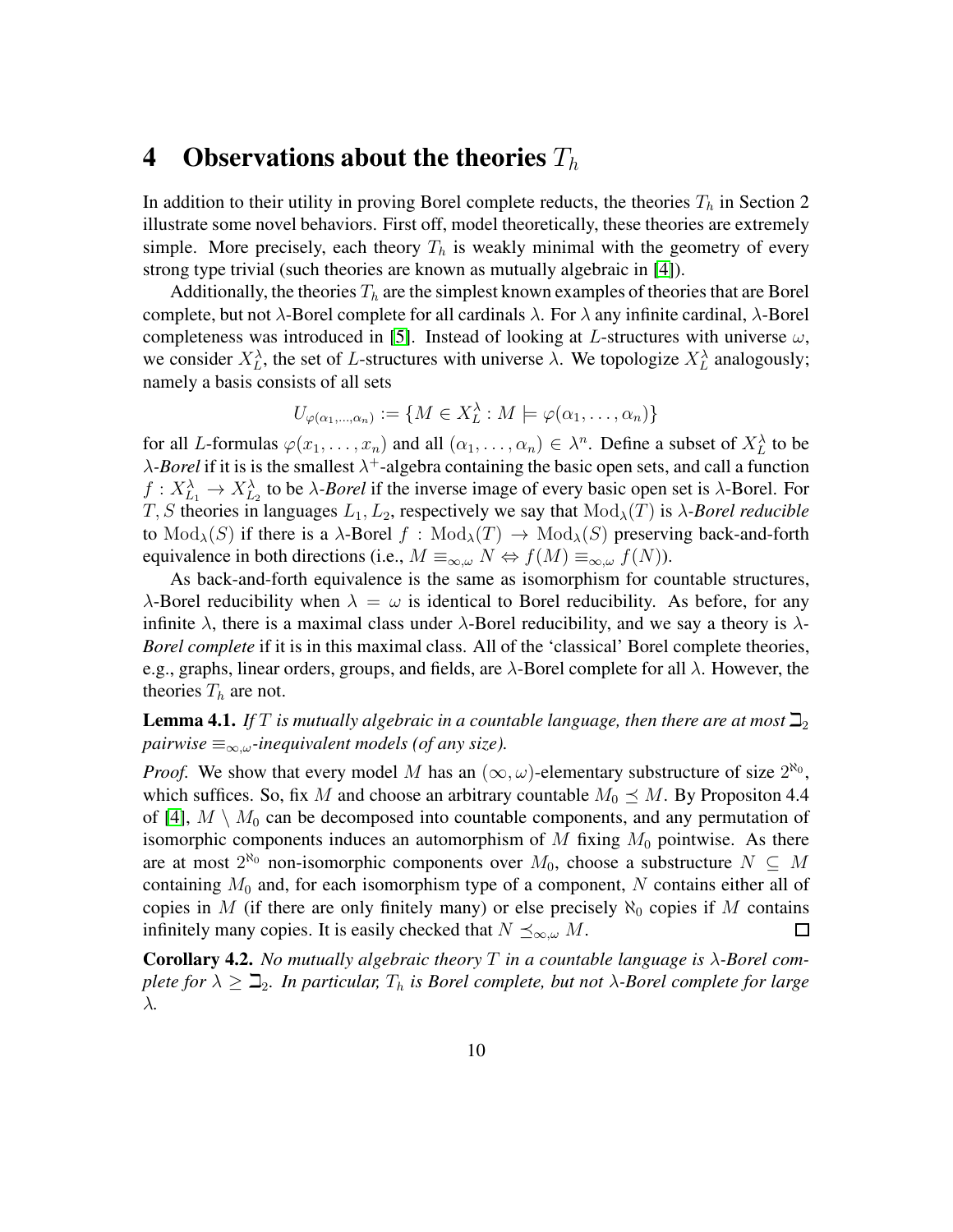*Proof.* Fix  $\lambda \geq \mathbb{Z}_2$ . It is readily checked that there is a family of  $2^{\lambda}$  graphs that are pairwise not back and forth equivalent. As there are fewer than  $2^{\lambda} \equiv_{\infty,\omega}$ -classes of models of T, there cannot be a  $\lambda$ -Borel reduction of graphs into  $Mod_{\lambda}(T)$ .  $\Box$ 

In [\[8\]](#page-11-0), another example of a Borel complete theory that is not  $\lambda$ -Borel complete for all  $\lambda$  is given (it is dubbed TK there) but the  $T_h$  examples are cleaner. In order to understand this behavior, in [\[8\]](#page-11-0) we call a theory T *grounded* if every potential canonical Scott sentence  $\sigma$  of a model of T (i.e., in some forcing extension  $\mathbb{V}[G]$  of  $\mathbb{V}, \sigma$  is a canonical Scott sentence of some model, then  $\sigma$  is a canonical Scott sentence of a model in V. Proposition 5.1 of [\[8\]](#page-11-0) proves that every theory of refining equivalence relations is grounded. By contrast, we have

**Proposition 4.3.** If T is Borel complete with a cardinal bound on the number of  $\equiv_{\infty,\omega}$ *classes of models, then*  $T$  *is not grounded. In particular,*  $T_h$  *is not grounded.* 

*Proof.* Let  $\kappa$  denote the number of  $\equiv_{\infty,\omega}$ -classes of models of T. If T were grounded, then  $\kappa$  would also bound the number of potential canonical Scott sentences. As the class of graphs has a proper class of potential canonical Scott sentences, it would follow from Theorem 3.10 of [\[8\]](#page-11-0) that  $T$  could not be Borel complete. ப

# <span id="page-10-0"></span>References

- <span id="page-10-2"></span>[1] H. Friedman and L. Stanley, A Borel reducibility theory for classes of countable structures, *Journal of Symbolic Logic* 54(1989), no. 3, 894–914.
- <span id="page-10-1"></span>[2] S. Gao, *Invariant Descriptive Set Theory,* Chapman & Hall/CRC Pure and Applied Mathematics, 2008, CRC Press.
- <span id="page-10-5"></span>[3] A. Kechris, *Classical Descriptive Set Theory,* Graduate Texts in Mathematics, 1995, Springer New York.
- <span id="page-10-4"></span>[4] M. C. Laskowski, Mutually algebraic structures and expansions by predicates, *Journal of Symbolic Logic* 78 (2013), no. 1, 185–194. [arXiv:1206.6023](http://arxiv.org/abs/1206.6023)
- [5] M. C. Laskowski, and S. Shelah, Borel compexity of some  $\aleph_0$ -stable theories, *Fundamenta Mathematicae* 229 (2015), no. 1, 1–46.
- <span id="page-10-3"></span>[6] M. C. Laskowski and D. S. Ulrich, Characterizing the existence of a Borel complete expansion (submitted). [arXiv:2109.06140](http://arxiv.org/abs/2109.06140)